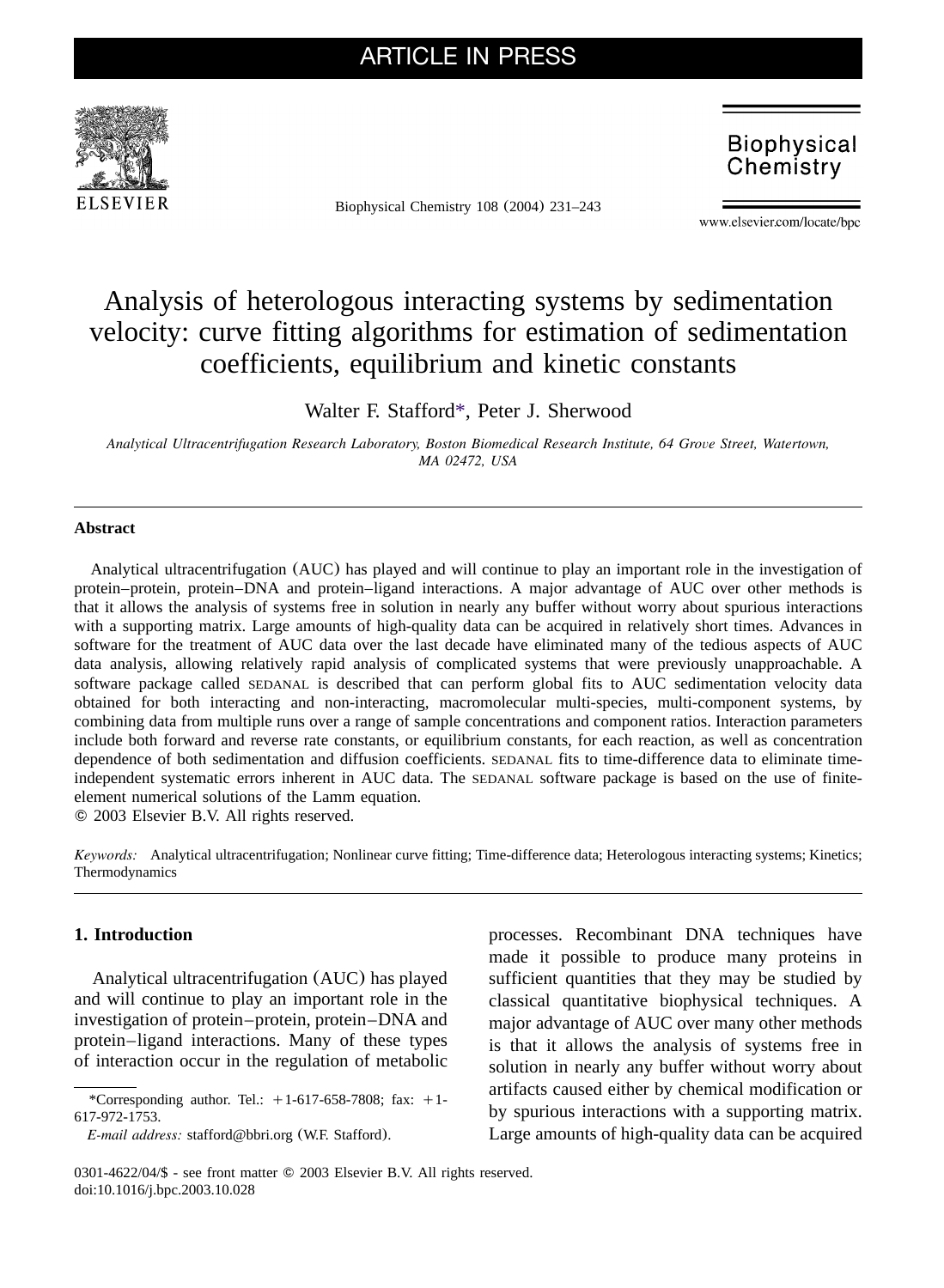<span id="page-1-0"></span>in relatively short times. Advances over the last decade in software for the treatment AUC data have eliminated many of the tedious aspects of AUC data reduction, allowing relatively rapid analysis of complicated systems that were previously unapproachable. A curve-fitting algorithm is described here that can perform global fits to AUC sedimentation velocity data obtained for both interacting and non-interacting, macromolecular multispecies, multi-component systems. Data from several runs over a range of sample concentrations and component ratios can be combined for global fitting. Interaction parameters, including both forward and reverse rate constants, or equilibrium constants, for each reaction as well as concentration dependence of both sedimentation and diffusion coefficients, can be obtained. The algorithms are embodied in a software package called SEDANAL. SEDANAL is based on the use of finiteelement numerical solutions of the Lamm equation first developed by Claverie  $[1,2]$  $[1,2]$  $[1,2]$ . Fits are carried out on time-difference data to eliminate systematic errors. The first use of these numerical solutions for least-squares fitting to sedimentation velocity data was reported by Todd and Haschemeyer  $\lceil 3 \rceil$  $\lceil 3 \rceil$  $\lceil 3 \rceil$ . Since then several researchers have reported development of software packages based on the Todd– Haschemeyer method  $[4-8]$ .

Mass-action equilibria are treated by solving either the kinetic differential equations or the equilibrium mass-action equations corresponding to each reaction scheme and stoichiometry. The main feature of this approach, which distinguishes it from several other methods, is that the fits are performed on time-difference data. The use of time-difference data to eliminate time-independent systematic errors from the data was first implemented in the time derivative method of analyzing sedimentation velocity data  $[9]$  $[9]$  $[9]$ . Since then timedifference treatment of interference data has also been used by Philo's direct boundary fitting method in software called SVEDBERG  $[10]$  $[10]$  $[10]$  and again by Stafford in ABCD FITTER  $[6,7]$  $[6,7]$  $[6,7]$ . The process of computing the time-difference data completely removes all time-independent systematic errors in the data, thereby eliminating one of the impediments to the analysis of this type of data. In addition to the algorithms used, this communication describes a software package called SEDANAL that will perform the fits on PCs running the Windows operating system.

Whether one chooses to use equilibrium or velocity methods to study a particular interacting system will depend on several factors. Among those factors are the concentration range over which either significant dissociation or association can be observed and the kinetics of the interactions. In many cases, it will be found useful to analyze any given system by both methods. A few specific points are worth highlighting. In general, somewhat lower concentrations can be observed by velocity methods than that by equilibrium methods thereby extending the observable range over which measurements can be made. Samples that are unstable over the times required by an equilibrium experiment often can be analyzed successfully by velocity methods. A good example of this type of system is the isodesmic self-association of tubulin described in this issue by Sontag et al. [[11](#page-12-0)]. Systems that may take several days to reach thermodynamic equilibrium can be treated as a quasi-static system in a velocity run but may not reach equilibrium in an equilibrium experiment in a practical length of time.

## **2. Theoretical background**

A previous version of SEDANAL, called ABCD \_ FITTER, was designed to analyze heterologous pair-wise interactions that can be represented by a reaction of the following type:

$$
A + B = C \t K_{\text{eq}} = \frac{k_{\text{f}}}{k_{\text{r}}} = \frac{[C]}{[A][B]}
$$
 (1)

where the equilibrium constant is  $K_{eq}$  and  $k_f$  and  $k<sub>r</sub>$  are the forward and reverse rate constants, respectively.

SEDANAL is designed to analyze sedimentation velocity data from interacting systems composed of either single or multiple macromolecular components. In the context of this discussion, we define a component as an electroneutral macromolecule that can be added or removed, at least conceptually, from a solution independently of other molecules. A component may be composed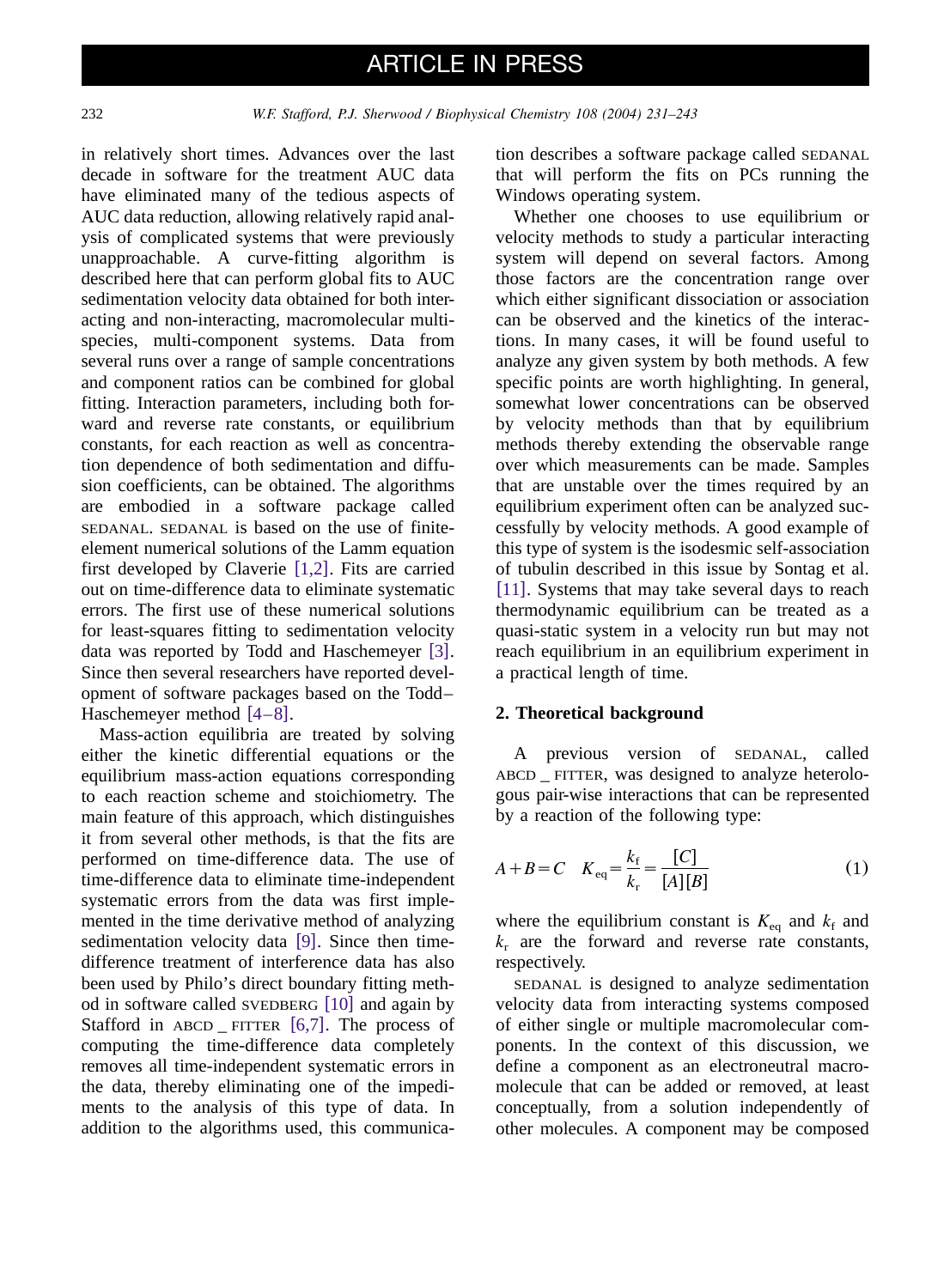<span id="page-2-0"></span>of several macromolecular species. Species interact through chemical reactions. In general, the number of components is equal to the number of species minus the number of chemical reactions. At constant temperature and pressure, or at constant temperature in an incompressible system, the number of degrees of freedom is equal to the number of components. For any given values of the equilibrium constants, the composition of the solution at equilibrium (i.e. the amount of each of the species) is determined by the total concentration of each component at each position in the centrifuge cell.

It is worthwhile to make the distinction between species and components clear; consider the following examples. A monomer–dimer, self-associating system in chemical equilibrium is an example of a single component, multispecies system. The monomer and dimer are in equilibrium with each other and, therefore, cannot be added to or removed from the solution independently. This is why they cannot be separated on a gel filtration column, for example. As soon as some dimer and monomer become separated, either the monomer re-associates to form more dimer or the dimer dissociates to form more monomer. At any given temperature and pressure, the amount of monomer and dimer present is determined completely by the total concentration of the component and the equilibrium constant for the dimerization reaction. Therefore, a rapidly reversible monomer–dimer system is a one-component system composed of two species with one chemical reaction between them. To extend this one step further, if this was a monomer–dimer–tetramer system, it would be a one-component, three-species system with two chemical reactions between them. It would have one degree of freedom, such that the amounts of monomer, dimer and tetramer at each point in the boundary would be uniquely determined by the equilibrium constants and the total macromolecular concentration at each point.

Now, consider a heterologous interacting system composed of two components, *A* and *B* that interact to form a complex, *C*. Let *C* interact with another molecule of *B* to form *D*. This is a two-component system which is composed of four species that are related by two chemical reactions. The system has two degrees of freedom, the total concentrations of *A* and *B* at each point in the boundary; it can be represented by the following equations:

$$
A + B = C \t K_{1,eq} = \frac{k_{1,f}}{k_{1,r}} = \frac{[C]}{[A][B]}
$$
  
\n
$$
C + B = D \t K_{2,eq} = \frac{k_{2,f}}{k_{2,r}} = \frac{[D]}{[C][B]}
$$
\n(2)

However, if *D* were composed of one mole of *A* and two moles of *B* but was not in equilibrium with *C* and *B*, it would be a third, independent component. This system would have three degrees of freedom, the total concentrations of *A*, *B* that participate in the reactions and the total concentration of *D*. In principal, *D* could be removed from the system by gel filtration without being reformed from *C* and *B*. *D* might be a covalently crosslinked aggregate, for example. Therefore, noninteracting components can also be added to the fitting model to account for aggregates or other species not participating in the reactions of interest. The software also allows one to include and fit for incompetent species. For example, incompetent *B* (i.e. some  $B$  that is not participating in the reaction), would be a third component. By global fitting over a range of loading concentrations, one can estimate the fraction of incompetent *B* that is present in the sample because its fraction relative to the total concentration in each cell would be independent of the loading concentration.

## **3. Sedimentation theory**

## *3.1. Sedimentation transport theory*

The Lamm equation, which describes the sedimentation process in differential form, is also known as the continuity equation and is a statement of conservation of mass in the centrifuge cell. For a single component system composed of a single macromolecular species, we have

$$
\left(\frac{\partial c}{\partial t}\right)_r = -\nabla J_{\text{total}}\tag{3}
$$

which in cylindrical coordinates becomes  $[12]$  $[12]$  $[12]$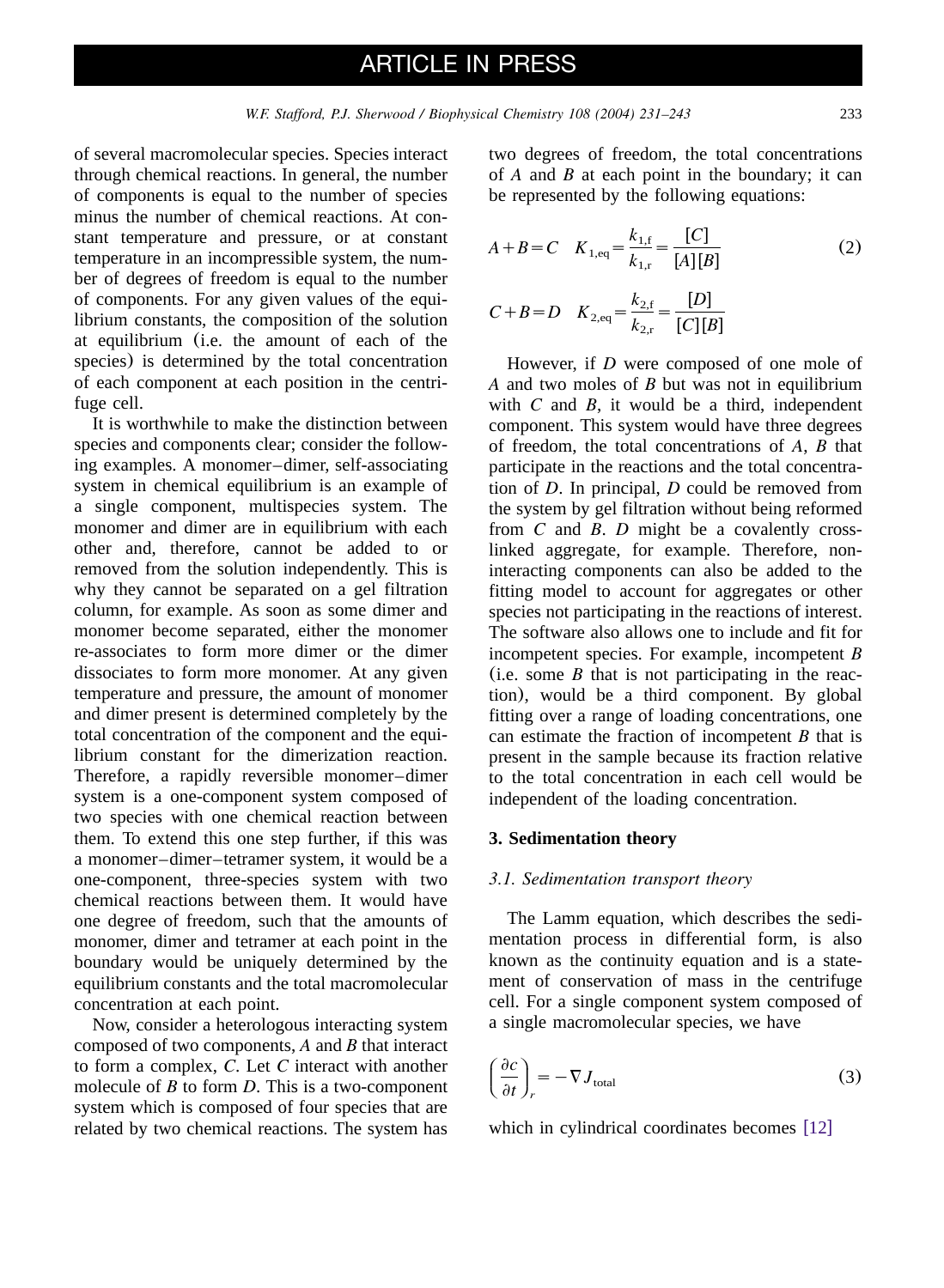$$
\left(\frac{\partial c}{\partial t}\right)_r = 2\frac{\partial}{\partial \xi} \left[ D\xi \left(\frac{\partial c}{\partial \xi}\right)_t - \omega^2 sc\xi \right] \tag{4}
$$

where *c* is the concentration as a function of *t* and  $\xi$ ,  $\xi = r^2/2$ , *t* is time, *D* is the diffusion coefficient and *s* is the sedimentation coefficient. Concentration dependence of *s* and *D* can be incorporated in the following forms to first order in total local concentration, *c*(*r*)

$$
s(c) = \frac{s_0}{(1 + K_s c)}; \quad D(c) = \frac{D_0(1 + 2BM_1 c)}{(1 + K_s c)}
$$
(5)

where  $(1+K<sub>s</sub>c)$  is the concentration dependence of the frictional coefficient and  $(1+2BM<sub>1</sub>c)$  is a factor expressing thermodynamic non-ideality through the second virial coefficient. It should be noted that this treatment of non-ideality has ignored the cross terms usually considered in the more general case. Therefore, the concentration range over which this treatment would apply is limited. However, it was felt that the inclusion of cross terms would introduce too many parameters into the fits, although it could be done. Dividing the concentration dependencies of *s* and *D* in this way has been discussed previously  $[13]$  $[13]$  $[13]$ .

The Lamm equation can be solved numerically, very rapidly, by the finite-element method described by Claverie  $[1,2]$  $[1,2]$  $[1,2]$ . The finite-element method combined with a nonlinear least-squares fitting procedure was first applied to the analysis of sedimentation velocity data by Todd and Haschemeyer  $[3]$  $[3]$  $[3]$ . The performance of the finiteelement algorithm has been improved significantly by Peter Schuck, who has introduced several enhancements, the most notable of which are an adjustable time interval and a 'moving hat' moving frame of reference  $[5,8]$  $[5,8]$  $[5,8]$ . He has also developed a novel technique to fit for the systematic errors inherent in AUC data. These algorithms have been embodied in software called SEDFIT, available from Peter Schuck  $(http://$ www.analyticalultracentrifugation.com). In 1998, Stafford introduced software called ABCD \_ FITTER for the global analysis of heterologous reversiblyinteracting systems  $[6,7]$  $[6,7]$  $[6,7]$ . As explained below, the approach used by ABCD \_ FITTER is fundamentally

different from that used by either the Todd– Haschemeyer or the Schuck methods, which fit directly to concentration profiles. In contrast, ABCD \_ FITTER fits to concentration time-difference curves to eliminate time-independent systematic errors inherent in the optical systems. An adjustable time interval for the time grid of the Claverie solutions has been incorporated into ABCD FITTER to improve performance, as well. ABCD \_ FITTER was designed to fit to the system  $A+B=C$ ;  $C+$  $B = D$  with or without an accompanying indefinite self-association of component *B*. Since then, ABCD \_ FITTER has been expanded to fit to a wide range of interacting systems composed of several components and multiple species. ABCD \_ FITTER has become a subset of the newer program called SEDANAL. A brief description of ABCD \_ FITTER can be found in Rivas et al.  $[7]$  $[7]$  $[7]$ . SEDANAL is described in detail in this communication.

## *3.1.1. Use of concentration time-difference curves*

Historically, the analysis of data from the analytical ultracentrifuge has been hampered by systematic errors that have been difficult to treat. There are two main types of systematic error that are characteristic of the interference optics on the XL centrifuges. One type is time-invariant noise (TI-noise) composed of variations that are a function only of radius. The other type is time-dependent, but radially-invariant (RI-noise), irregular vertical variations in fringe displacement ( jitter) that are a function of time only and affect the entire fringe pattern. The absorbance optics, on the other hand, suffer only from TI-noise, that is usually of smaller magnitude. The TI-noise in the interference optics arises mainly from various components of the optical system, including compression of the cell windows, dirt on the optics, irregularities in the lenses, mirrors, optical flats and the CCD array of the camera. The TI-noise in the absorbance system arises mainly from dirt and oil deposited on the cell windows, lenses and slit assembly. The RI noise, which is peculiar to the interference optics, arises from mechanical and thermal variations caused predominantly by cycling of the Peltier heating and cooling system.

*3.1.1.1. Elimination of RI-noise*. The RI noise can be nearly completely eliminated by aligning the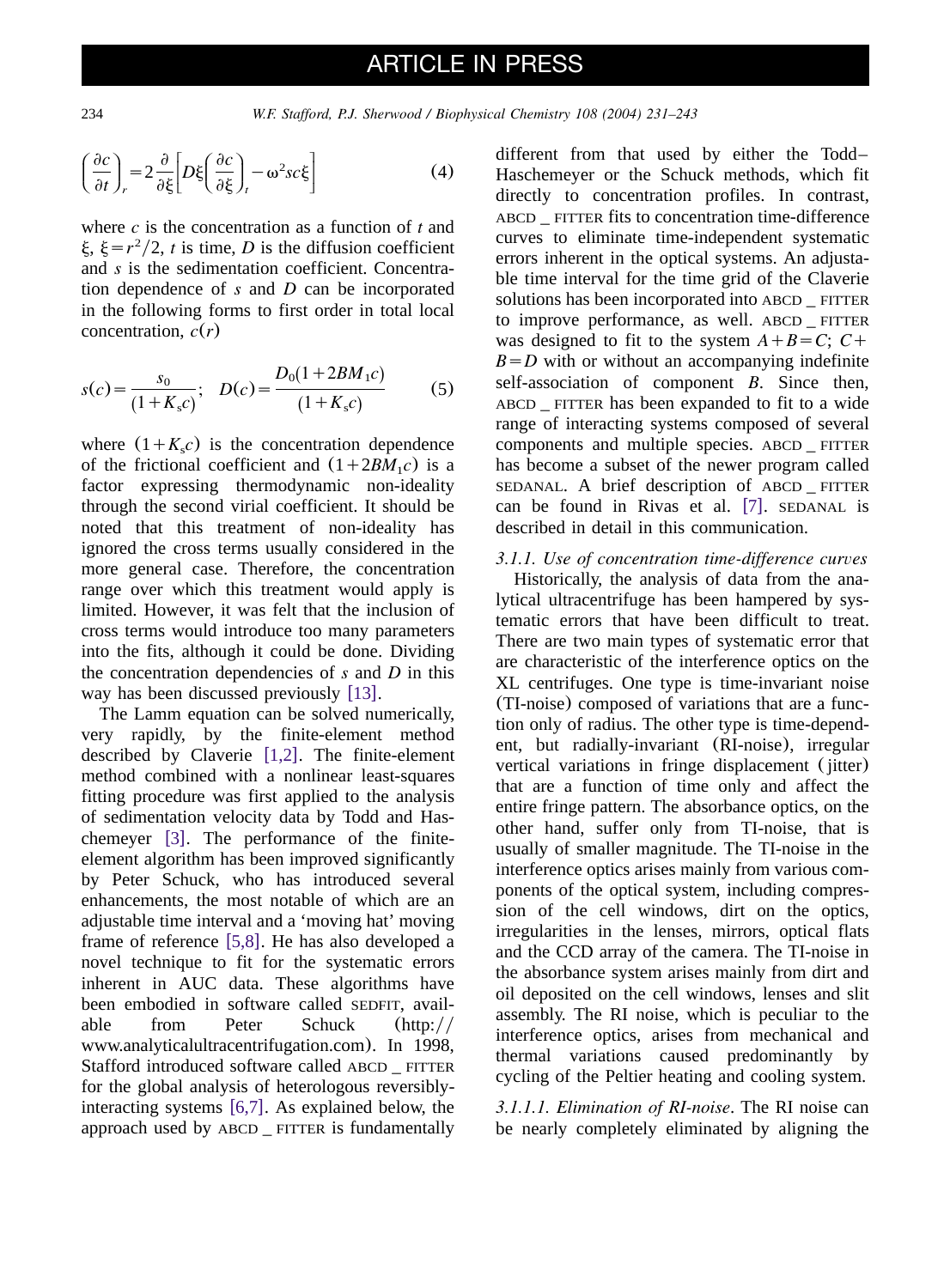fringe patterns in the air–air space centripetal to the meniscus, where no sedimentation is occurring. This is accomplished in SEDANAL by least-squares fitting of all the patterns to each other over a small region in the air–air space: numerically, the fringe deflections over that small region are averaged, and the average is subtracted from the entire fringe pattern for that scan. The TI-noise, on the other hand, is completely eliminated by subtracting pairs of scans to create time-difference scans. The timedifference scans, which contain only stochastic noise, are then fit to corresponding time-difference scans generated by the finite-element method.

*3.1.1.2. Elimination of TI-noise*. The signal obtained from the centrifuge, call it  $S(r, t)$ , whether it is fringe displacements, absorbance or fluorescence, is a function of both time and radius. After  $S(r, t)$  has been preprocessed to remove optical jitter (RI-noise) and integral fringe shifts, it is composed of the contribution from the true concentration distribution,  $C(r, t)$ , which is also a function of time and radius, as well as a background optical systematic component,  $B(r)$ , that is time-independent and a function of radius only ([Fig. 1](#page-5-0)). The signal,  $S(r, t)$ , also has stochastic noise superimposed on it; we can write

$$
S(r, t) = \alpha C(r, t) + B(r) + \text{noise}
$$
 (6)

where  $\alpha$  is the conversion factor between concentration and the signal type, either fringes, absorbance or fluorescence.

We can remove completely the time-independent background component,  $B(r)$ , of the signal by subtracting any two experimental curves obtained at, say, times  $t_1$  and  $t_2$ .

$$
S(r, t_2) = \alpha C(r, t_2) + B(r) + \text{noise}
$$
  
\n
$$
S(r, t_1) = \alpha C(r, t_1) + B(r) + \text{noise}
$$
  
\n
$$
\Delta S(r, t_1, t_2) = \alpha \Delta C(r, t_1, t_2) + 0 + \sqrt{2} \text{noise}
$$

The time-difference curves,  $\Delta S(r, t_1, t_2)$ , are

(7)

proportional to the concentration difference curves,  $\Delta C(r, t_1, t_2)$ , but now have no time-independent systematic error. As mentioned above, the irregular, time-dependent, systematic error from the optics (often referred to as jitter) will have been removed at the preprocessing stage. The data to be fitted,  $\Delta S(r, t_1, t_2)$ , have only stochastic errors making them suitable for least-squares fitting.

SEDANAL fits to the time-difference curves,  $\Delta S(r, t_1, t_2)$  for any set of parameter guesses by generating concentration curves,  $C(r, t_1)$  and  $C(r, t_2)$  $t_2$ ), corresponding to times  $t_1$  and  $t_2$ , using numerical solutions to the Lamm equation and subtracting them to form  $\alpha \Delta C(r, t_1, t_2)$ . The root-mean-square residual is computed as the triple sum over all the points, scans and cells.

 $\text{rmsd} =$ 

$$
\left[\frac{\sum_{k=1}^{L} \left\{ \sum_{j=1}^{M} \left( \sum_{i=1}^{N} (\Delta S_{kj}(r_i, t_j, t_{j+M}) - \alpha \Delta C_{kj}(r_i, t_j, t_{j+M}) [P])^2 \right) \right\}}{LMN} \right]^{1/2}
$$
(8)

where  $k$  is the cell number,  $L$  is the number of cells, *j* is the difference curve index, *M* is the number of difference curves and 2*M* is the total number of scans, *j* and  $j+M$  are the indices of the scans being subtracted, *N* is the number of radial points in each difference curve, and *i* is the radial point index. The value of the rmsd is minimized with respect to the parameters of interest using the simplex-directed search method of Nelder and Mead  $[14]$  $[14]$  $[14]$ , where  $[P]$  is the parameter vector composed of both global and local parameters. See below for a definition of global and local parameters.

## *3.1.2. Global fitting to several data sets*

SEDANAL can perform global fits to multiple data sets. A data set is meant to refer to scans obtained from a single centrifuge cell, or from the same cell obtained at different wavelengths or optical systems. Parameters are divided into either global or local categories. Global parameters, those that apply to all data sets, are the primary physical molecular parameters of interest and include sedimentation coefficient, molecular weight, equilibrium constants, rate constants and non-ideality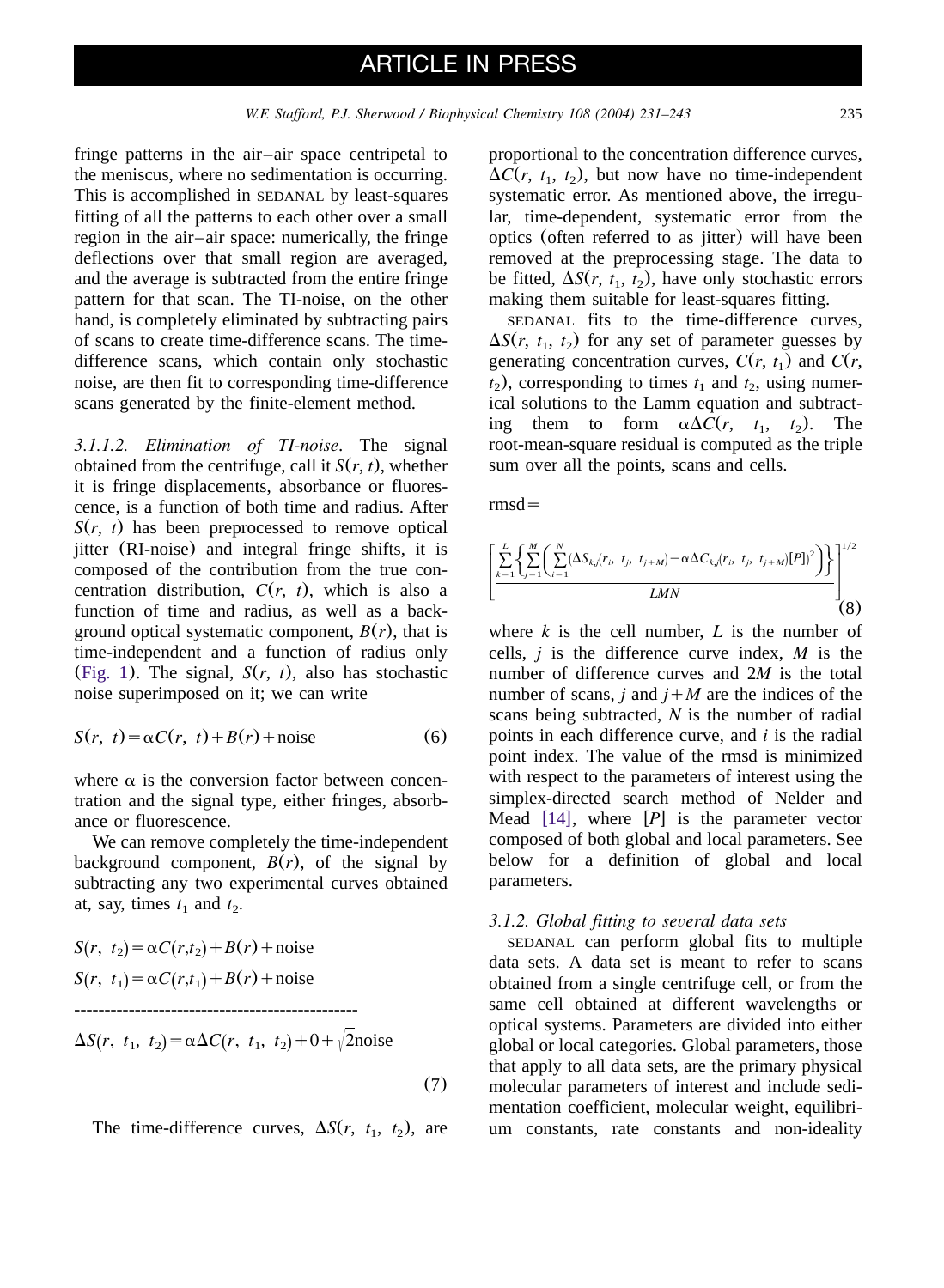<span id="page-5-0"></span>236 *W.F. Stafford, P.J. Sherwood / Biophysical Chemistry 108 (2004) 231–243*



Fig. 1. Schematic representation of the fitting procedure. (top panel) In this example, forty scans are obtained and combined into a single data set (only every other one shown). After a data set has been preprocessed to remove optical jitter by aligning them by least-squares fitting over a small radial span in the air–air region above the meniscus, the scans are subtracted in pairs to produce a set of time-difference curves which are now free of time-independent systematic error. An even number of scans are subtracted pair-wise to give  $\Delta S(r(i), t(j), t(j+M)) = S(r(i), t(j)) - S(r(i), t(M+j))$ , where 2*M* is the total number of scans. (middle panel) One of the pairs of scans and the resulting difference scan,  $\Delta S(r(i), t(j), t(j+M))$ . The subtraction process removes the timeindependent background component which is a function of radius only. (bottom panel) One of the twenty difference patterns from this fit showing the fitted curve and the residuals. In a typical fitting procedure, as many as 500 difference scans from each cell might be included in the actual fit. The time-difference curves are fit by the nonlinear least-squares procedure as described in the text.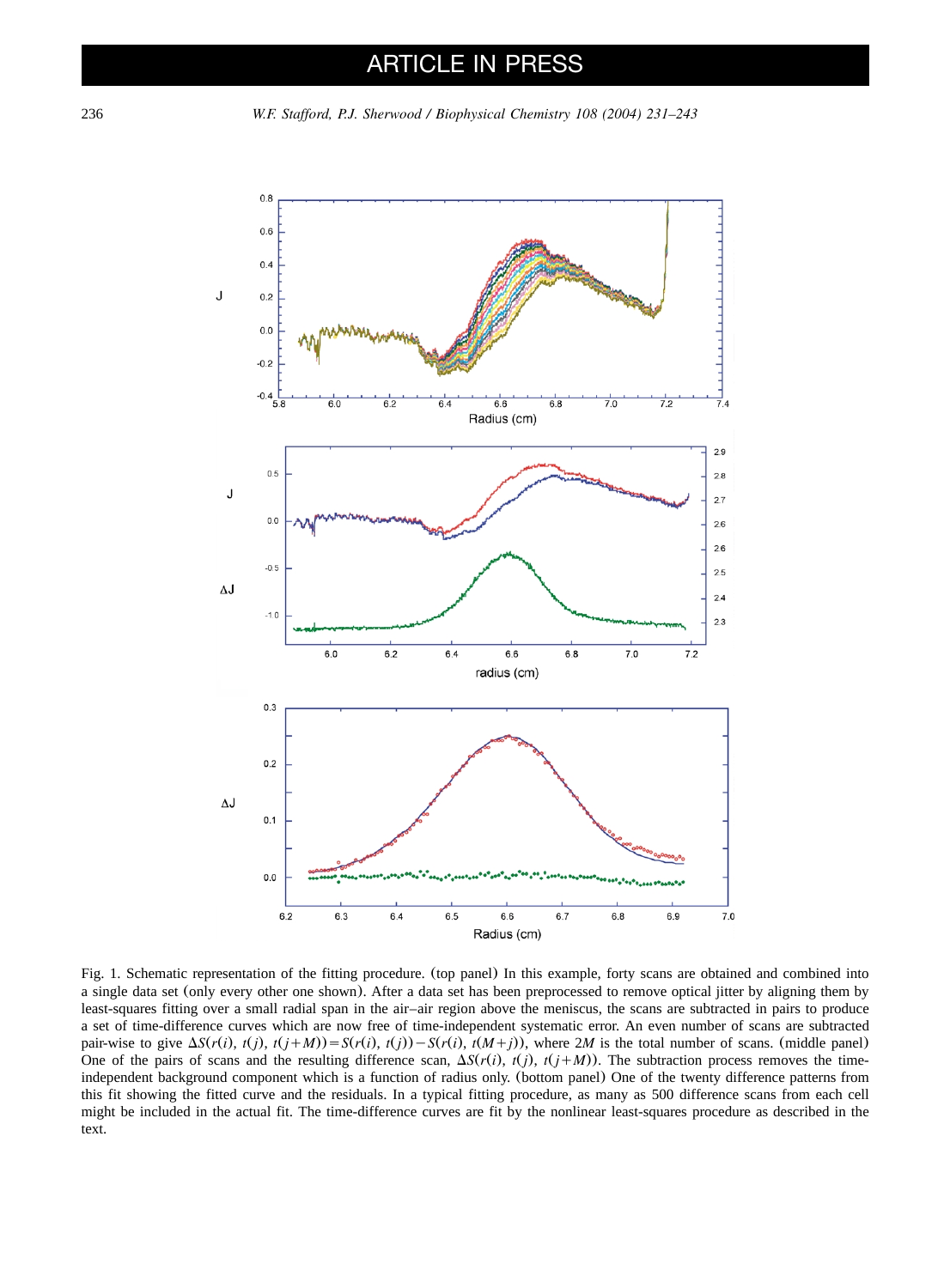<span id="page-6-0"></span>coefficients. The local parameters are the cell loading concentrations, and ratios of components. The ratio of components can be treated as either local or global parameters depending on the experimental procedure. For example, the component ratios would become global parameters if the several data sets represented a dilution series of the same original solution. On the other hand, the component ratios would be treated as local parameters if they were intended, known or suspected to be different for each cell. The current version of SEDANAL can treat up to three components, seven species and six chemical reactions in a global fit to 10 data sets.

## *3.1.3. Combining data from different optical systems and wavelengths*

SEDANAL allows data from several wavelengths and optical systems to be combined in a global fit, and an extinction coefficient to be specified for each species and for each data set. It also allows the determination of extinction coefficients if both interference and absorbance data from a single cell are fit simultaneously, by allowing the value of the extinction coefficient for the absorbance data set to float in the fitting process.

## *3.1.4. Multiple species fits*

Table 1

When a system is comprised of multiple species, SEDANAL computes in parallel a separate finiteelement solution for each species such that

Comparison of fits of equilibrium models to kinetically limited data

 $\left(\frac{\partial c}{\partial t}\right)_r = \sum_{i=1}^N \left(\frac{\partial c_i}{\partial t}\right)_r$  $=2\sum_{i=1}^{N}\frac{\partial}{\partial \xi}\left[D_{i}\xi\left(\frac{\partial c_{i}}{\partial \xi}\right)-\omega^{2}s_{i}c_{i}\xi\right]$  (9)

After each time increment, the total concentration of each component at each radial position is computed and the concentrations of all species in equilibrium are recomputed. For kinetically limited (i.e. non-equilibrium) cases the differential equations for the kinetics are solved for that time interval and the new species concentrations are used for the next time increment of the finiteelement solution. The kinetic equations are solved by the Bulirsch-Stoer algorithm using Richardson rational polynomial extrapolation (Numerical Recipes in FORTRAN  $[15]$  $[15]$  $[15]$ ).

## *3.1.5. Testing with synthetic data*

The method has been tested with synthetic data generated by two basically different implementations of the Claverie algorithm. One approach uses the equilibrium mass-action equations and the other solves the kinetic differential equations. SEDANAL has a simulator function that can simulate sedimentation of either rapidly reversible or kinetically limited reversibly interacting systems. Several synthetic model cases with added normally-distributed random noise were tested.

| Model                             | EQ            | EO, hold S1    | EO, hold S1, M1 | Kinetic      | Correct values |
|-----------------------------------|---------------|----------------|-----------------|--------------|----------------|
| rmsd                              | $8.46E - 03$  | $9.28E - 03$   | $1.03E - 02$    | $5.71E - 03$ | 0.00           |
| M1                                | $4.05E + 04$  | $3.73E + 04$   | $[4.00E + 04]$  | $3.98E + 04$ | $4.00E + 04$   |
| Co <sub>1</sub>                   | $2.52E - 05$  | $2.74E - 0.5$  | $2.54E - 0.5$   | $2.58E - 05$ | $2.50E - 0.5$  |
| Co2                               | $7.22E - 06$  | $7.87E - 06$   | $7.38E - 06$    | $7.54E - 06$ | $7.50E - 06$   |
| Co <sub>3</sub>                   | $2.31E - 06$  | $2.57E - 06$   | $2.43E - 06$    | $2.52E - 06$ | $2.50E - 06$   |
| Co <sub>4</sub>                   | $6.42E - 07$  | $7.53E - 07$   | $7.16E - 07$    | $7.57E - 07$ | $7.50E - 07$   |
| $K_{\text{eq}}$ or $k_{\text{f}}$ | $2.51E + 0.5$ | $1.17E + 06$   | $8.59E + 0.5$   | $1.03E + 02$ | $1.00E + 02$   |
| $k_{\rm r}$                       |               |                |                 | $1.01E - 04$ | $1.00E - 04$   |
| S <sub>1</sub>                    | $4.75E - 13$  | $[3.60E - 13]$ | $[3.60E - 13]$  | $3.57E - 13$ | $3.60E - 13$   |
| S <sub>2</sub>                    | $5.81E - 13$  | $5.82E - 13$   | $5.87E - 13$    | $5.80E - 13$ | $5.80E - 13$   |

*Notes*: Reaction simulated was kinetically limited monomer–dimer,  $2A = A_2$ , with an equilibrium constant of  $1 \times 10^6$  M<sup>-1</sup>. The residual plots are shown in Fig. 2. Noise added to the simulated data was 0.005 fringes.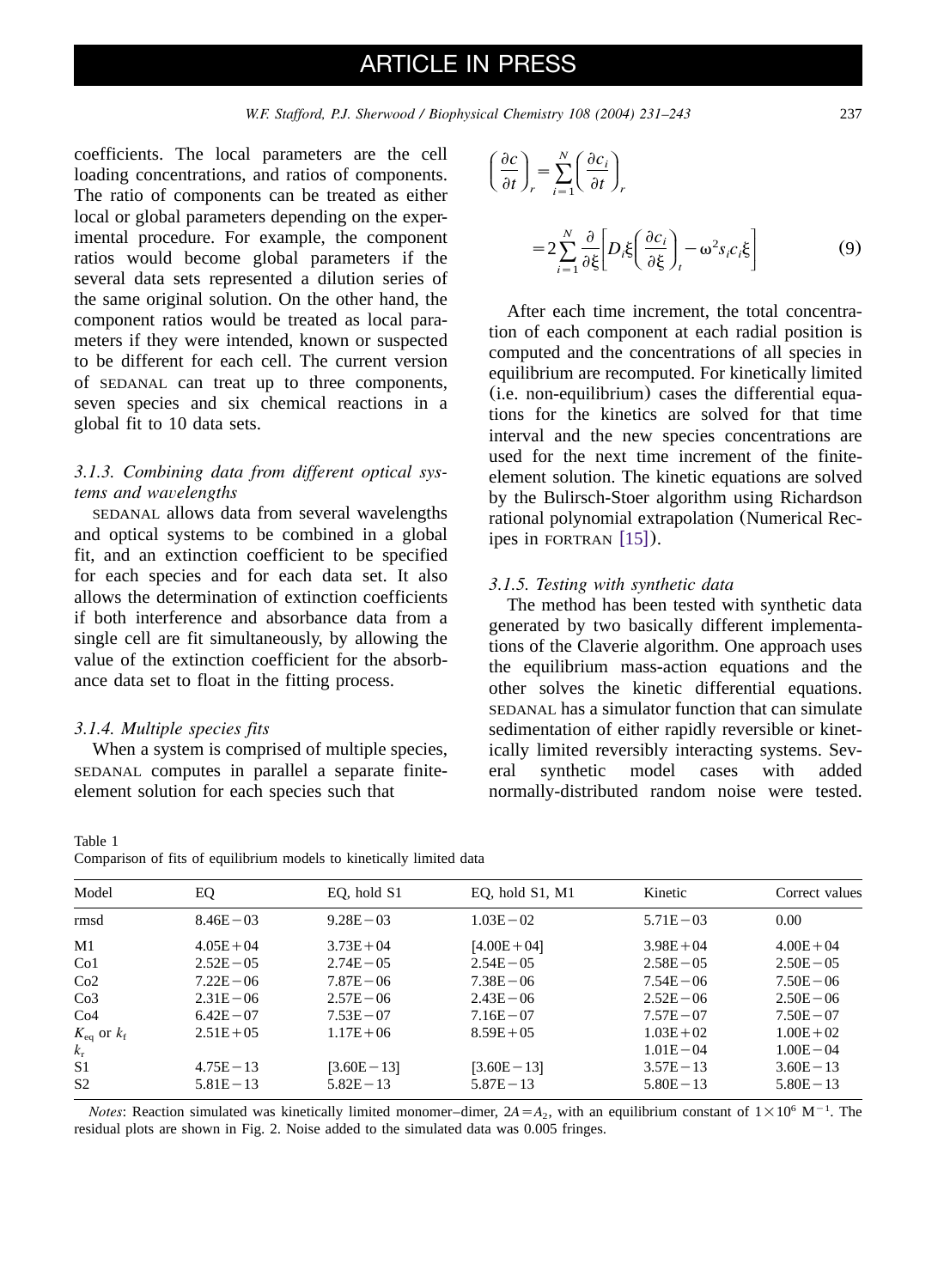<span id="page-7-0"></span>

Fig. 2.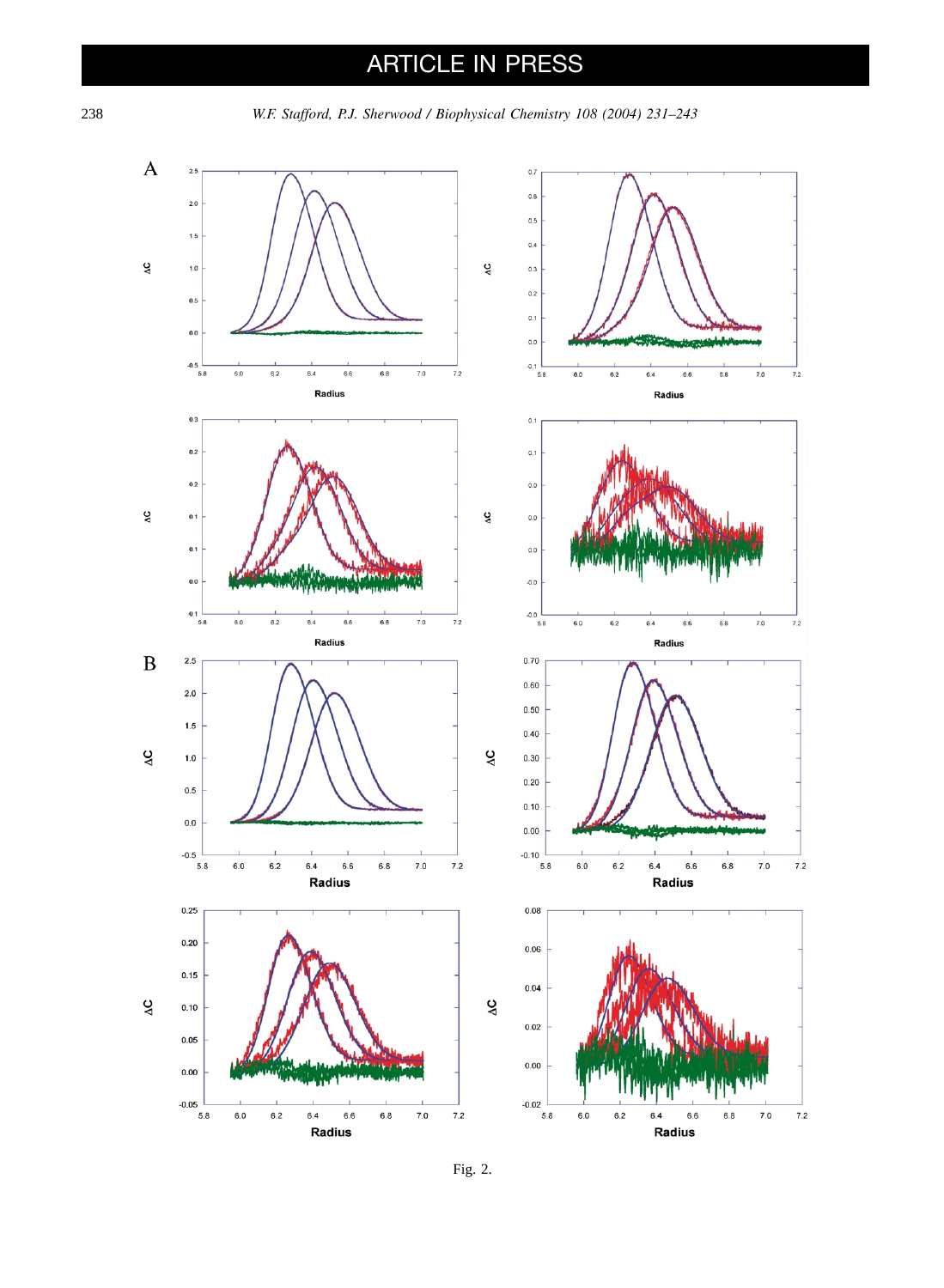Both rapidly reversible and kinetically-limited systems were simulated. One of the questions to be answered is when can the difference be detected and what kinds of errors are to be expected if one were to fit a kinetically limited system with the rapidly reversible model. We address this below.

*3.1.5.1. Model 1*. To test the basic finite-element algorithm, a single-species system was generated and fitted and showed that the basic algorithm worked as expected. Results are not shown.

*3.1.5.2. Model 2*. To test the kinetic algorithms, synthetic data for a simple monomer–dimer selfassociating system was generated and fitted. This algorithm, for a case in which  $k_r = 0.01 \text{ s}^{-1}$ , was compared to one using the analytical solution for instantaneous equilibration. Essentially identical results were obtained with fits to both sets of synthetic data, demonstrating the kinetic and equilibrium solutions to the mass-action equations gave the same results in the limits at very fast rates. When the reverse rate constant becomes less than approximately  $0.001$  s<sup>-1</sup>, but greater than approximately  $1\times e^{-4}$  s<sup>-1</sup>, this system could be fit with the reversible case but with unreasonable values for the returned parameters ([Table 1](#page-6-0)). For reverse rate constants less than approximately  $1\times10^{-4}$  $s^{-1}$ , the fits are not good as judged by obviously systematic residuals and relatively high root mean squared deviations ([Fig. 2](#page-7-0)).

$$
2A = A_2 \quad K_{\text{eq}} = \frac{k_f}{k_r} = \frac{[A]}{[A]^2} \tag{10}
$$

*3.1.5.3. Model 3*. Simple 1:1 heterologous complex formation ([Eq.](#page-1-0) (1)) was simulated and fitted.

*3.1.5.4. Model 4*. To test more complicated, heteroassociations, a two-step 'antigen–antibody' type interaction was simulated and fitted. This model is considered in somewhat more detail below ([Table 2](#page-10-0)), see [Eq.](#page-2-0) (2). Consider the case in which the intrinsic association constants are the same for all steps such that  $K_{1,\text{eq}} = 2K_{\text{int}} = 4K_{2,\text{eq}}$ , where  $K_{1,\text{eq}}$  and  $K_{2,\text{eq}}$  are the macroscopic equilibrium constants. Given a value of  $K_{\text{int}}$ , this system is completely determined by the loading concentration of component *A* and the ratio of loading concentrations of components *B* to *A*,  $R_{BA}$ . For this discussion, we will assume that  $R_{BA} = 2.0$ . The relative composition of all systems of this type can be further parameterized in terms of the single dimensionless variable  $\Theta = K_{\text{int}}[A]$ .

For various values of  $\Theta$ , this system was fit at several signal-to-noise ratios. The results are summarized in [Table 2.](#page-10-0) The values given in the table are the averages of the parameters from the abbreviated Monte Carlo analysis for 10 fits to a global fit to six cell loading concentrations.

Several kinetically limited cases were also fitted. When the reverse rate constants become smaller than approximately  $10^{-3}$  s<sup>-1</sup>, it becomes necessary to explicitly account for the kinetics. As mentioned above, one would like to know how slow the kinetics can be before the equilibrium model will fail to fit the data reliably. To shed some light on that question, a monomer–dimer model with an equilibrium constant of  $1\times10^6$  and a reverse rate constant of  $1\times10^{-4}$  s<sup>-1</sup> was simulated with 0.005 fringes typical Gaussian noise added. Four loading concentrations were combined in a global fit ([Fig.](#page-7-0) [2](#page-7-0)). Fits were preformed using the correct model and three variations of the incorrect equilibrium model ([Table 1](#page-6-0)). Internally SEDANAL uses analytical solutions to the monomer–dimer case for both the rapidly reversible and the kinetically limited cases.

## *3.1.6. Standard deviation of parameters*

Parameter standard deviations can be estimated either by Monte Carlo analysis or by bootstrap with replacement. In Monte Carlo analysis, one

Fig. 2. Comparison of fits to a kinetically limited monomer–dimer system as described in the text and [Table 1.](#page-6-0) The system was simulated with an equilibrium constant of  $1\times10^6$  M<sup>-1</sup> and a reverse rate constant of  $1\times10^{-4}$  s<sup>-1</sup> In both parts *A* and *B* the loading concentrations, clockwise from the upper left, are 25.0, 7.5, 2.5 and 0.75  $\mu$ M, respectively. (A) Fit to the correct model allowing for kinetically slow re-equilibration (B) fit to an incorrect model assuming instantaneous re-equilibration. Red curves are timedifference plots from the simulated data. Black curves are the best-fit model, and the green curves are the residuals.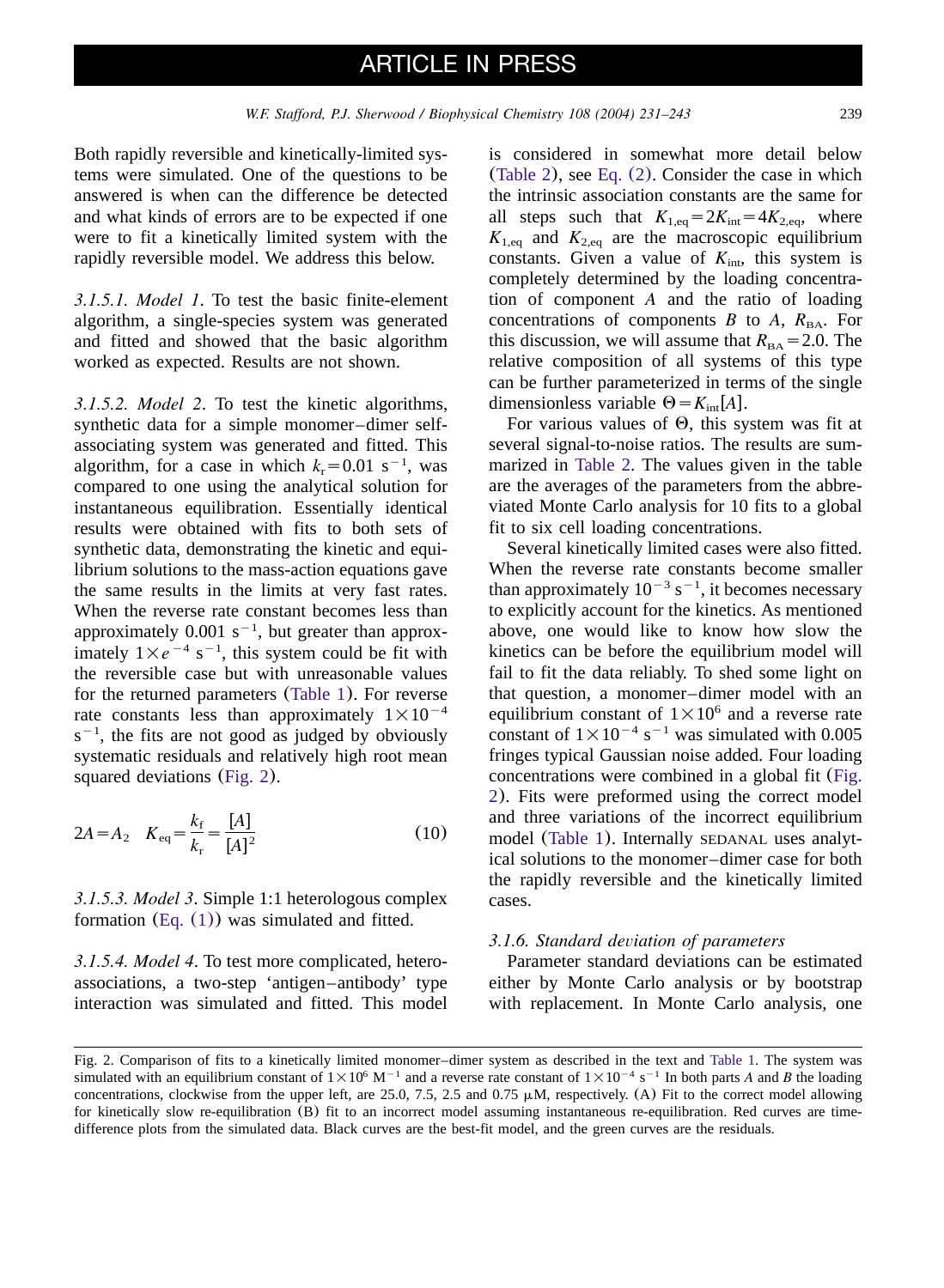generates a synthetic data set using the parameters obtained with the best fit. Multiple sets of random noise are added to the synthetic data to create as many synthetic data sets, and then they are each fitted to obtain a distribution for each parameter. One can compute the confidence intervals, which may be asymmetric, from the parameter distribution function. The other method, called bootstrap with replacement, involves refitting subsets of the data by randomly selecting points from the original data set so that each new data set has the same number of points as the original. The random selection is done with replacement so that some points may be included more than once. To perform a complete analysis of either type, one might have to perform 500–1000 fits of the synthetic data to obtain a complete parameter distribution function. The amount of CPU time required by a program like SEDANAL would make either of these approaches impractical. Therefore, an abbreviated version of either technique can be used. By relying on the Central Limit Theorem  $[16]$  $[16]$  $[16]$ , which states that distribution of the mean of any parameter will be normally distributed no matter what the shape of the underlying distribution of that parameter, and therefore, its standard deviation can be meaningfully computed. In this approach, the standard deviation of the estimated parameters from 10 to 20 fits of simulated data sets with different noise sets is computed. The standard deviation cannot be translated into confidence limits but gives a good idea of how well a particular parameter is determined. Full Monte Carlo or bootstrap analyses may be done when sufficiently fast computers become available. The current version of SEDANAL (v3.21) can be used to perform both Monte Carlo and Bootstrap with replacement error analyses.

As an example of the abbreviated Monte Carlo analysis of parameter errors is given in [Table 2.](#page-10-0) Two interacting systems were studied. Both systems were of the two-step hetero-interacting type,  $A + B = C$ ;  $C + B = D$ , with the same molecular parameters in different concentration ranges relative to the equilibrium constants; i.e. different values of  $\theta$ . The purpose of this analysis is to show the benefits and increased reliability of parameter estimation by globally fitting to multiple data sets spanning several concentrations and com-

ponent ratios. In the first case, six cells were fit with a range of three loading concentrations for a stoichiometric ratio of two moles of *B* to one mole of *A*, along with three variations in which the ratio of *B* to *A*, *R*, was varied from 4:1 to 8:1 to 1:2. For comparison, the case of  $R=2:1$  at a loading concentration equal to the intrinsic dissociation constant, i.e.  $\theta$  = 1.0, was fit as a single data set. The second case is for lower signal-to-noise ratio, i.e. lower concentration, also at  $\theta$  = 1.0, see [Table](#page-10-0) [2.](#page-10-0) It is clear from an examination of the standard deviations of the fitted parameters that the parameters are very well determined in both cases in which global fitting of six cells was used. In contrast, the standard deviations of all the fitted parameters were considerably larger for the two cases in which just one data set was used. This is not a surprising result, but emphasizes the importance of combining data and fitting them globally.

The analysis shown in [Table 2](#page-10-0) also demonstrates that the abbreviated Monte Carlo method of determining parameter standard deviations is useful and that the global fitting to multiple data sets results in a significant improvement in the determination of the fitted parameters. In this fit ([Table 2](#page-10-0)) all parameters were allowed to float to demonstrate the robustness of the global fits. Usually, one would have characterized both *A* and *B* in separate experiments to determine their molar masses and sedimentation coefficients and non-ideality coefficients. Prior knowledge of those parameters will leave just the sedimentation coefficients of the complexes and the equilibrium constants as the remaining global variables. The loading concentrations of *A* and *B*, which are local variables, should be floated to account for pipetting and other experimental errors in their determination. The fits in this case would be even more robust than in the case presented in [Table 2.](#page-10-0)

## **4. Conclusions**

A curve fitting method for the analysis of sedimentation velocity data has been presented. A software package called SEDANAL has been developed to fit for sedimentation coefficients, molar masses, and equilibrium constants and/or rate constants for multispecies and multi-component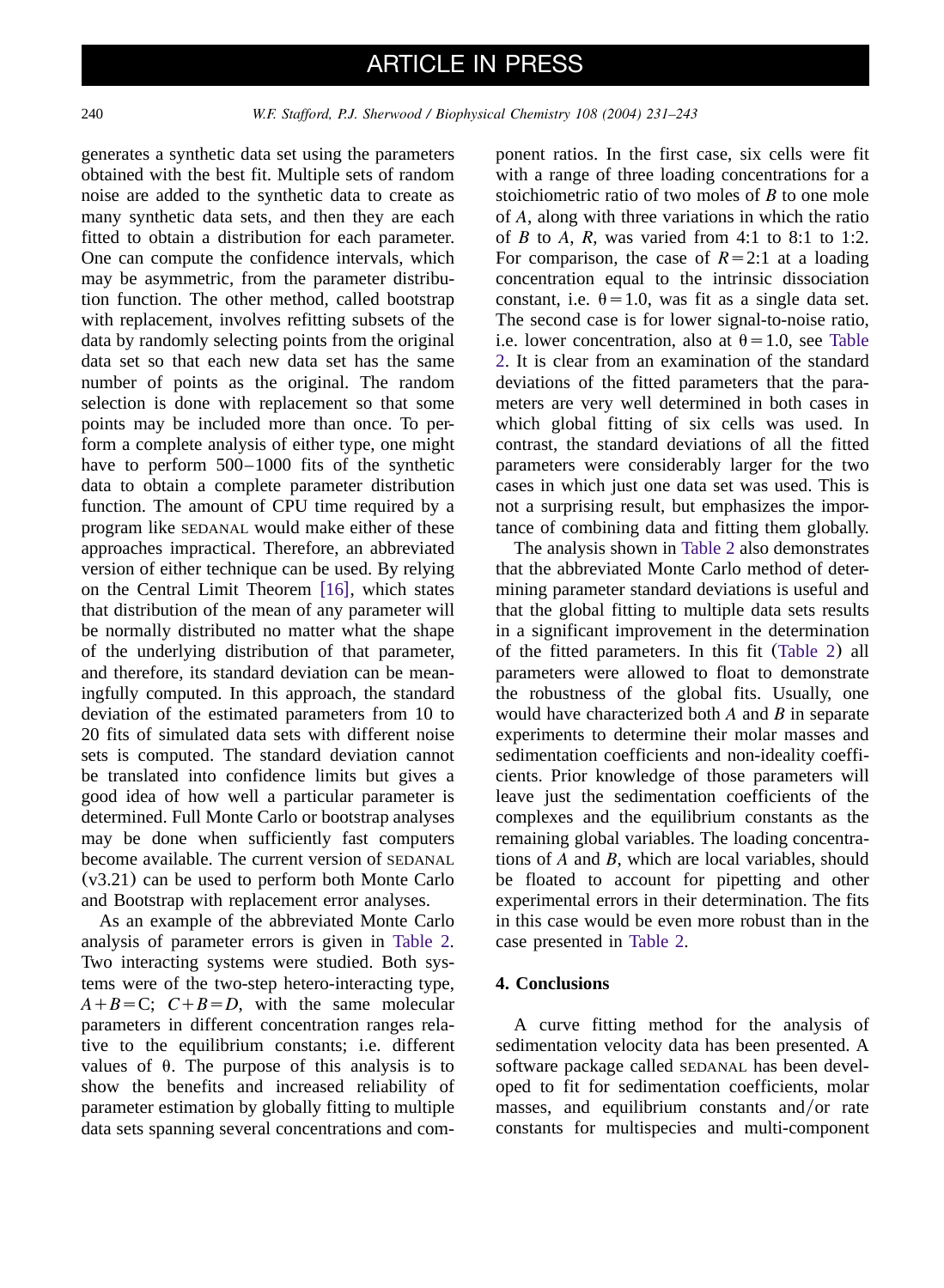*W.F. Stafford, P.J. Sherwood / Biophysical Chemistry 108 (2004) 231–243* 241

### <span id="page-10-0"></span>Table 2

Results of Monte Carlo simulations

| (a) For $K_{\text{int}} = 10^7$ , global fit to six cells<br>CA1(M)<br>10.0<br>$1.0E - 06$<br>$9.970E - 07$<br>$4.12E - 03$<br>CB1/CA1<br>2.0<br>$2.008E + 00$<br>$4.55E - 03$<br>3.0<br>$3.0E - 07$<br>CA <sub>2</sub><br>$2.999E - 07$<br>$4.45E - 03$<br>CB2/CA2<br>2.0<br>$1.997E + 00$<br>$3.50E - 03$<br>1.0<br>$1.0E - 07$<br>CA3<br>$1.003E - 07$<br>$6.59E - 03$<br>CB3/CA3<br>2.0<br>$2.008E + 00$<br>$4.71E - 03$<br>CA4<br>3.0<br>$3.0E - 07$<br>$2.999E - 07$<br>$2.66E - 03$<br>CB4/CA4<br>4.0<br>$3.36E - 03$<br>$4.009E + 00$<br>3.0<br>CA5<br>$3.0E - 07$<br>$2.996E - 07$<br>$1.43E - 03$<br>CB5/CA5<br>8.0<br>$8.015E + 00$<br>$1.39E - 03$<br>3.0<br>CA6<br>$3.0E - 07$<br>$3.009E - 07$<br>$9.94E - 03$<br>CB6/CA6<br>0.5<br>$5.089E - 01$<br>$1.98E - 02$<br>$K_1$ (M <sup>-1</sup> )<br>$2.0E + 07$<br>$1.13E - 01$<br>$2.136E + 07$<br>$K_2$ $(M^{-1})$<br>$5.0E + 06$<br>$5.071E + 06$<br>$3.43E - 02$<br>Sc(S)<br>6.0<br>5.953<br>$1.19E - 02$<br>Sd(S)<br>8.0<br>8.001<br>$9.56E - 04$<br>(b) For $K_{\text{int}} = 10^6$ , global fit to six cells<br>CA1(M)<br>3.0<br>$3.0E - 06$<br>$2.998E - 06$<br>$5.93E - 04$<br>CB1/CA1<br>2.0<br>$2.002E + 00$<br>$7.93E - 04$<br>CA <sub>2</sub><br>1.0<br>$1.0E - 06$<br>$9.994E - 07$<br>$1.30E - 03$<br>2.0<br>CB2/CA2<br>$2.002E + 00$<br>$1.78E - 03$<br>0.3<br>$3.0E - 07$<br>CA3<br>$3.006E - 07$<br>$6.90E - 03$<br>CB3/CA3<br>2.0<br>$8.92E - 03$<br>$1.995E + 00$<br>1.0<br>CA4<br>$1.0E - 06$<br>$9.993E - 07$<br>$1.41E - 03$<br>CB4/CA4<br>4.0<br>$4.004E + 00$<br>$1.80E - 03$<br>1.0<br>$1.0E - 06$<br>CA5<br>$9.998E - 07$<br>$4.44E - 04$<br>CB5/CA5<br>8.0<br>$8.002E + 00$<br>$4.33E - 04$<br>1.0<br>$1.0E - 06$<br>CA6<br>$1.001E - 06$<br>$2.06E - 03$<br>CB6/CA6<br>$0.5\,$<br>$4.996E - 01$<br>$3.26E - 03$<br>$K_1$ (M <sup>-1</sup> )<br>$2.0E + 06$<br>$5.19E - 03$<br>$1.996E + 06$<br>$K_2$ (M <sup>-1</sup> )<br>$5.0E + 05$<br>$5.019E + 05$<br>$4.86E - 03$<br>Sc(S)<br>6.03<br>5.997<br>$7.73E - 04$<br>Sd(S)<br>8.0<br>7.999<br>$1.56E - 04$<br>(c) For $K_{\text{int}} = 10^7$ , fit to one cell<br>CA(M)<br>1.0<br>$1.0E - 7$<br>$9.756E - 08$<br>$5.87E - 02$<br>$C_{\rm B}/C_{\rm A}$<br>2.0<br>$2.082E + 00$<br>$7.38E - 02$<br>$K_1$ (M <sup>-1</sup> )<br>$2.0E + 07$<br>$2.865E + 07$<br>$3.57E - 01$<br>$K_2$ $(M^{-1})$<br>$5.0E + 06$<br>$6.340E + 06$<br>$2.52E - 01$<br>Sc(S)<br>6.0<br>5.524<br>$1.75E - 01$<br>Sd(S)<br>8.0<br>7.990<br>$6.74E - 02$ | $\boldsymbol{\theta}$ | Correct value | Average from fits $(n=10)$ | Std. dev./average |
|---------------------------------------------------------------------------------------------------------------------------------------------------------------------------------------------------------------------------------------------------------------------------------------------------------------------------------------------------------------------------------------------------------------------------------------------------------------------------------------------------------------------------------------------------------------------------------------------------------------------------------------------------------------------------------------------------------------------------------------------------------------------------------------------------------------------------------------------------------------------------------------------------------------------------------------------------------------------------------------------------------------------------------------------------------------------------------------------------------------------------------------------------------------------------------------------------------------------------------------------------------------------------------------------------------------------------------------------------------------------------------------------------------------------------------------------------------------------------------------------------------------------------------------------------------------------------------------------------------------------------------------------------------------------------------------------------------------------------------------------------------------------------------------------------------------------------------------------------------------------------------------------------------------------------------------------------------------------------------------------------------------------------------------------------------------------------------------------------------------------------------------------------------------------------------------------------------------------------------------------------------------------------------------------------------------------------------------------------------------------------------------------------------------------------------------------------------------------------|-----------------------|---------------|----------------------------|-------------------|
|                                                                                                                                                                                                                                                                                                                                                                                                                                                                                                                                                                                                                                                                                                                                                                                                                                                                                                                                                                                                                                                                                                                                                                                                                                                                                                                                                                                                                                                                                                                                                                                                                                                                                                                                                                                                                                                                                                                                                                                                                                                                                                                                                                                                                                                                                                                                                                                                                                                                           |                       |               |                            |                   |
|                                                                                                                                                                                                                                                                                                                                                                                                                                                                                                                                                                                                                                                                                                                                                                                                                                                                                                                                                                                                                                                                                                                                                                                                                                                                                                                                                                                                                                                                                                                                                                                                                                                                                                                                                                                                                                                                                                                                                                                                                                                                                                                                                                                                                                                                                                                                                                                                                                                                           |                       |               |                            |                   |
|                                                                                                                                                                                                                                                                                                                                                                                                                                                                                                                                                                                                                                                                                                                                                                                                                                                                                                                                                                                                                                                                                                                                                                                                                                                                                                                                                                                                                                                                                                                                                                                                                                                                                                                                                                                                                                                                                                                                                                                                                                                                                                                                                                                                                                                                                                                                                                                                                                                                           |                       |               |                            |                   |
|                                                                                                                                                                                                                                                                                                                                                                                                                                                                                                                                                                                                                                                                                                                                                                                                                                                                                                                                                                                                                                                                                                                                                                                                                                                                                                                                                                                                                                                                                                                                                                                                                                                                                                                                                                                                                                                                                                                                                                                                                                                                                                                                                                                                                                                                                                                                                                                                                                                                           |                       |               |                            |                   |
|                                                                                                                                                                                                                                                                                                                                                                                                                                                                                                                                                                                                                                                                                                                                                                                                                                                                                                                                                                                                                                                                                                                                                                                                                                                                                                                                                                                                                                                                                                                                                                                                                                                                                                                                                                                                                                                                                                                                                                                                                                                                                                                                                                                                                                                                                                                                                                                                                                                                           |                       |               |                            |                   |
|                                                                                                                                                                                                                                                                                                                                                                                                                                                                                                                                                                                                                                                                                                                                                                                                                                                                                                                                                                                                                                                                                                                                                                                                                                                                                                                                                                                                                                                                                                                                                                                                                                                                                                                                                                                                                                                                                                                                                                                                                                                                                                                                                                                                                                                                                                                                                                                                                                                                           |                       |               |                            |                   |
|                                                                                                                                                                                                                                                                                                                                                                                                                                                                                                                                                                                                                                                                                                                                                                                                                                                                                                                                                                                                                                                                                                                                                                                                                                                                                                                                                                                                                                                                                                                                                                                                                                                                                                                                                                                                                                                                                                                                                                                                                                                                                                                                                                                                                                                                                                                                                                                                                                                                           |                       |               |                            |                   |
|                                                                                                                                                                                                                                                                                                                                                                                                                                                                                                                                                                                                                                                                                                                                                                                                                                                                                                                                                                                                                                                                                                                                                                                                                                                                                                                                                                                                                                                                                                                                                                                                                                                                                                                                                                                                                                                                                                                                                                                                                                                                                                                                                                                                                                                                                                                                                                                                                                                                           |                       |               |                            |                   |
|                                                                                                                                                                                                                                                                                                                                                                                                                                                                                                                                                                                                                                                                                                                                                                                                                                                                                                                                                                                                                                                                                                                                                                                                                                                                                                                                                                                                                                                                                                                                                                                                                                                                                                                                                                                                                                                                                                                                                                                                                                                                                                                                                                                                                                                                                                                                                                                                                                                                           |                       |               |                            |                   |
|                                                                                                                                                                                                                                                                                                                                                                                                                                                                                                                                                                                                                                                                                                                                                                                                                                                                                                                                                                                                                                                                                                                                                                                                                                                                                                                                                                                                                                                                                                                                                                                                                                                                                                                                                                                                                                                                                                                                                                                                                                                                                                                                                                                                                                                                                                                                                                                                                                                                           |                       |               |                            |                   |
|                                                                                                                                                                                                                                                                                                                                                                                                                                                                                                                                                                                                                                                                                                                                                                                                                                                                                                                                                                                                                                                                                                                                                                                                                                                                                                                                                                                                                                                                                                                                                                                                                                                                                                                                                                                                                                                                                                                                                                                                                                                                                                                                                                                                                                                                                                                                                                                                                                                                           |                       |               |                            |                   |
|                                                                                                                                                                                                                                                                                                                                                                                                                                                                                                                                                                                                                                                                                                                                                                                                                                                                                                                                                                                                                                                                                                                                                                                                                                                                                                                                                                                                                                                                                                                                                                                                                                                                                                                                                                                                                                                                                                                                                                                                                                                                                                                                                                                                                                                                                                                                                                                                                                                                           |                       |               |                            |                   |
|                                                                                                                                                                                                                                                                                                                                                                                                                                                                                                                                                                                                                                                                                                                                                                                                                                                                                                                                                                                                                                                                                                                                                                                                                                                                                                                                                                                                                                                                                                                                                                                                                                                                                                                                                                                                                                                                                                                                                                                                                                                                                                                                                                                                                                                                                                                                                                                                                                                                           |                       |               |                            |                   |
|                                                                                                                                                                                                                                                                                                                                                                                                                                                                                                                                                                                                                                                                                                                                                                                                                                                                                                                                                                                                                                                                                                                                                                                                                                                                                                                                                                                                                                                                                                                                                                                                                                                                                                                                                                                                                                                                                                                                                                                                                                                                                                                                                                                                                                                                                                                                                                                                                                                                           |                       |               |                            |                   |
|                                                                                                                                                                                                                                                                                                                                                                                                                                                                                                                                                                                                                                                                                                                                                                                                                                                                                                                                                                                                                                                                                                                                                                                                                                                                                                                                                                                                                                                                                                                                                                                                                                                                                                                                                                                                                                                                                                                                                                                                                                                                                                                                                                                                                                                                                                                                                                                                                                                                           |                       |               |                            |                   |
|                                                                                                                                                                                                                                                                                                                                                                                                                                                                                                                                                                                                                                                                                                                                                                                                                                                                                                                                                                                                                                                                                                                                                                                                                                                                                                                                                                                                                                                                                                                                                                                                                                                                                                                                                                                                                                                                                                                                                                                                                                                                                                                                                                                                                                                                                                                                                                                                                                                                           |                       |               |                            |                   |
|                                                                                                                                                                                                                                                                                                                                                                                                                                                                                                                                                                                                                                                                                                                                                                                                                                                                                                                                                                                                                                                                                                                                                                                                                                                                                                                                                                                                                                                                                                                                                                                                                                                                                                                                                                                                                                                                                                                                                                                                                                                                                                                                                                                                                                                                                                                                                                                                                                                                           |                       |               |                            |                   |
|                                                                                                                                                                                                                                                                                                                                                                                                                                                                                                                                                                                                                                                                                                                                                                                                                                                                                                                                                                                                                                                                                                                                                                                                                                                                                                                                                                                                                                                                                                                                                                                                                                                                                                                                                                                                                                                                                                                                                                                                                                                                                                                                                                                                                                                                                                                                                                                                                                                                           |                       |               |                            |                   |
|                                                                                                                                                                                                                                                                                                                                                                                                                                                                                                                                                                                                                                                                                                                                                                                                                                                                                                                                                                                                                                                                                                                                                                                                                                                                                                                                                                                                                                                                                                                                                                                                                                                                                                                                                                                                                                                                                                                                                                                                                                                                                                                                                                                                                                                                                                                                                                                                                                                                           |                       |               |                            |                   |
|                                                                                                                                                                                                                                                                                                                                                                                                                                                                                                                                                                                                                                                                                                                                                                                                                                                                                                                                                                                                                                                                                                                                                                                                                                                                                                                                                                                                                                                                                                                                                                                                                                                                                                                                                                                                                                                                                                                                                                                                                                                                                                                                                                                                                                                                                                                                                                                                                                                                           |                       |               |                            |                   |
|                                                                                                                                                                                                                                                                                                                                                                                                                                                                                                                                                                                                                                                                                                                                                                                                                                                                                                                                                                                                                                                                                                                                                                                                                                                                                                                                                                                                                                                                                                                                                                                                                                                                                                                                                                                                                                                                                                                                                                                                                                                                                                                                                                                                                                                                                                                                                                                                                                                                           |                       |               |                            |                   |
|                                                                                                                                                                                                                                                                                                                                                                                                                                                                                                                                                                                                                                                                                                                                                                                                                                                                                                                                                                                                                                                                                                                                                                                                                                                                                                                                                                                                                                                                                                                                                                                                                                                                                                                                                                                                                                                                                                                                                                                                                                                                                                                                                                                                                                                                                                                                                                                                                                                                           |                       |               |                            |                   |
|                                                                                                                                                                                                                                                                                                                                                                                                                                                                                                                                                                                                                                                                                                                                                                                                                                                                                                                                                                                                                                                                                                                                                                                                                                                                                                                                                                                                                                                                                                                                                                                                                                                                                                                                                                                                                                                                                                                                                                                                                                                                                                                                                                                                                                                                                                                                                                                                                                                                           |                       |               |                            |                   |
|                                                                                                                                                                                                                                                                                                                                                                                                                                                                                                                                                                                                                                                                                                                                                                                                                                                                                                                                                                                                                                                                                                                                                                                                                                                                                                                                                                                                                                                                                                                                                                                                                                                                                                                                                                                                                                                                                                                                                                                                                                                                                                                                                                                                                                                                                                                                                                                                                                                                           |                       |               |                            |                   |
|                                                                                                                                                                                                                                                                                                                                                                                                                                                                                                                                                                                                                                                                                                                                                                                                                                                                                                                                                                                                                                                                                                                                                                                                                                                                                                                                                                                                                                                                                                                                                                                                                                                                                                                                                                                                                                                                                                                                                                                                                                                                                                                                                                                                                                                                                                                                                                                                                                                                           |                       |               |                            |                   |
|                                                                                                                                                                                                                                                                                                                                                                                                                                                                                                                                                                                                                                                                                                                                                                                                                                                                                                                                                                                                                                                                                                                                                                                                                                                                                                                                                                                                                                                                                                                                                                                                                                                                                                                                                                                                                                                                                                                                                                                                                                                                                                                                                                                                                                                                                                                                                                                                                                                                           |                       |               |                            |                   |
|                                                                                                                                                                                                                                                                                                                                                                                                                                                                                                                                                                                                                                                                                                                                                                                                                                                                                                                                                                                                                                                                                                                                                                                                                                                                                                                                                                                                                                                                                                                                                                                                                                                                                                                                                                                                                                                                                                                                                                                                                                                                                                                                                                                                                                                                                                                                                                                                                                                                           |                       |               |                            |                   |
|                                                                                                                                                                                                                                                                                                                                                                                                                                                                                                                                                                                                                                                                                                                                                                                                                                                                                                                                                                                                                                                                                                                                                                                                                                                                                                                                                                                                                                                                                                                                                                                                                                                                                                                                                                                                                                                                                                                                                                                                                                                                                                                                                                                                                                                                                                                                                                                                                                                                           |                       |               |                            |                   |
|                                                                                                                                                                                                                                                                                                                                                                                                                                                                                                                                                                                                                                                                                                                                                                                                                                                                                                                                                                                                                                                                                                                                                                                                                                                                                                                                                                                                                                                                                                                                                                                                                                                                                                                                                                                                                                                                                                                                                                                                                                                                                                                                                                                                                                                                                                                                                                                                                                                                           |                       |               |                            |                   |
|                                                                                                                                                                                                                                                                                                                                                                                                                                                                                                                                                                                                                                                                                                                                                                                                                                                                                                                                                                                                                                                                                                                                                                                                                                                                                                                                                                                                                                                                                                                                                                                                                                                                                                                                                                                                                                                                                                                                                                                                                                                                                                                                                                                                                                                                                                                                                                                                                                                                           |                       |               |                            |                   |
|                                                                                                                                                                                                                                                                                                                                                                                                                                                                                                                                                                                                                                                                                                                                                                                                                                                                                                                                                                                                                                                                                                                                                                                                                                                                                                                                                                                                                                                                                                                                                                                                                                                                                                                                                                                                                                                                                                                                                                                                                                                                                                                                                                                                                                                                                                                                                                                                                                                                           |                       |               |                            |                   |
|                                                                                                                                                                                                                                                                                                                                                                                                                                                                                                                                                                                                                                                                                                                                                                                                                                                                                                                                                                                                                                                                                                                                                                                                                                                                                                                                                                                                                                                                                                                                                                                                                                                                                                                                                                                                                                                                                                                                                                                                                                                                                                                                                                                                                                                                                                                                                                                                                                                                           |                       |               |                            |                   |
|                                                                                                                                                                                                                                                                                                                                                                                                                                                                                                                                                                                                                                                                                                                                                                                                                                                                                                                                                                                                                                                                                                                                                                                                                                                                                                                                                                                                                                                                                                                                                                                                                                                                                                                                                                                                                                                                                                                                                                                                                                                                                                                                                                                                                                                                                                                                                                                                                                                                           |                       |               |                            |                   |
|                                                                                                                                                                                                                                                                                                                                                                                                                                                                                                                                                                                                                                                                                                                                                                                                                                                                                                                                                                                                                                                                                                                                                                                                                                                                                                                                                                                                                                                                                                                                                                                                                                                                                                                                                                                                                                                                                                                                                                                                                                                                                                                                                                                                                                                                                                                                                                                                                                                                           |                       |               |                            |                   |
|                                                                                                                                                                                                                                                                                                                                                                                                                                                                                                                                                                                                                                                                                                                                                                                                                                                                                                                                                                                                                                                                                                                                                                                                                                                                                                                                                                                                                                                                                                                                                                                                                                                                                                                                                                                                                                                                                                                                                                                                                                                                                                                                                                                                                                                                                                                                                                                                                                                                           |                       |               |                            |                   |
|                                                                                                                                                                                                                                                                                                                                                                                                                                                                                                                                                                                                                                                                                                                                                                                                                                                                                                                                                                                                                                                                                                                                                                                                                                                                                                                                                                                                                                                                                                                                                                                                                                                                                                                                                                                                                                                                                                                                                                                                                                                                                                                                                                                                                                                                                                                                                                                                                                                                           |                       |               |                            |                   |
|                                                                                                                                                                                                                                                                                                                                                                                                                                                                                                                                                                                                                                                                                                                                                                                                                                                                                                                                                                                                                                                                                                                                                                                                                                                                                                                                                                                                                                                                                                                                                                                                                                                                                                                                                                                                                                                                                                                                                                                                                                                                                                                                                                                                                                                                                                                                                                                                                                                                           |                       |               |                            |                   |
|                                                                                                                                                                                                                                                                                                                                                                                                                                                                                                                                                                                                                                                                                                                                                                                                                                                                                                                                                                                                                                                                                                                                                                                                                                                                                                                                                                                                                                                                                                                                                                                                                                                                                                                                                                                                                                                                                                                                                                                                                                                                                                                                                                                                                                                                                                                                                                                                                                                                           |                       |               |                            |                   |
|                                                                                                                                                                                                                                                                                                                                                                                                                                                                                                                                                                                                                                                                                                                                                                                                                                                                                                                                                                                                                                                                                                                                                                                                                                                                                                                                                                                                                                                                                                                                                                                                                                                                                                                                                                                                                                                                                                                                                                                                                                                                                                                                                                                                                                                                                                                                                                                                                                                                           |                       |               |                            |                   |
|                                                                                                                                                                                                                                                                                                                                                                                                                                                                                                                                                                                                                                                                                                                                                                                                                                                                                                                                                                                                                                                                                                                                                                                                                                                                                                                                                                                                                                                                                                                                                                                                                                                                                                                                                                                                                                                                                                                                                                                                                                                                                                                                                                                                                                                                                                                                                                                                                                                                           |                       |               |                            |                   |
|                                                                                                                                                                                                                                                                                                                                                                                                                                                                                                                                                                                                                                                                                                                                                                                                                                                                                                                                                                                                                                                                                                                                                                                                                                                                                                                                                                                                                                                                                                                                                                                                                                                                                                                                                                                                                                                                                                                                                                                                                                                                                                                                                                                                                                                                                                                                                                                                                                                                           |                       |               |                            |                   |
|                                                                                                                                                                                                                                                                                                                                                                                                                                                                                                                                                                                                                                                                                                                                                                                                                                                                                                                                                                                                                                                                                                                                                                                                                                                                                                                                                                                                                                                                                                                                                                                                                                                                                                                                                                                                                                                                                                                                                                                                                                                                                                                                                                                                                                                                                                                                                                                                                                                                           |                       |               |                            |                   |
|                                                                                                                                                                                                                                                                                                                                                                                                                                                                                                                                                                                                                                                                                                                                                                                                                                                                                                                                                                                                                                                                                                                                                                                                                                                                                                                                                                                                                                                                                                                                                                                                                                                                                                                                                                                                                                                                                                                                                                                                                                                                                                                                                                                                                                                                                                                                                                                                                                                                           |                       |               |                            |                   |
| (d) For $K_{\text{int}} = 10^6$ , fit to one cell                                                                                                                                                                                                                                                                                                                                                                                                                                                                                                                                                                                                                                                                                                                                                                                                                                                                                                                                                                                                                                                                                                                                                                                                                                                                                                                                                                                                                                                                                                                                                                                                                                                                                                                                                                                                                                                                                                                                                                                                                                                                                                                                                                                                                                                                                                                                                                                                                         |                       |               |                            |                   |
| CA(M)<br>1.0<br>$1.0E - 06$<br>$1.009E - 06$<br>$1.00E - 02$                                                                                                                                                                                                                                                                                                                                                                                                                                                                                                                                                                                                                                                                                                                                                                                                                                                                                                                                                                                                                                                                                                                                                                                                                                                                                                                                                                                                                                                                                                                                                                                                                                                                                                                                                                                                                                                                                                                                                                                                                                                                                                                                                                                                                                                                                                                                                                                                              |                       |               |                            |                   |
| $C_{\rm B}/C_{\rm A}$<br>2.0<br>$1.979E + 00$<br>$1.29E - 02$                                                                                                                                                                                                                                                                                                                                                                                                                                                                                                                                                                                                                                                                                                                                                                                                                                                                                                                                                                                                                                                                                                                                                                                                                                                                                                                                                                                                                                                                                                                                                                                                                                                                                                                                                                                                                                                                                                                                                                                                                                                                                                                                                                                                                                                                                                                                                                                                             |                       |               |                            |                   |
| $K_1~(\mathrm{M}^{-1})$<br>$2.0E + 06$<br>$1.919E + 06$<br>$4.35E - 02$                                                                                                                                                                                                                                                                                                                                                                                                                                                                                                                                                                                                                                                                                                                                                                                                                                                                                                                                                                                                                                                                                                                                                                                                                                                                                                                                                                                                                                                                                                                                                                                                                                                                                                                                                                                                                                                                                                                                                                                                                                                                                                                                                                                                                                                                                                                                                                                                   |                       |               |                            |                   |
| $K_2$ $(M^{-1})$<br>$5.0E + 05$<br>$4.866E + 05$<br>$5.04E - 02$                                                                                                                                                                                                                                                                                                                                                                                                                                                                                                                                                                                                                                                                                                                                                                                                                                                                                                                                                                                                                                                                                                                                                                                                                                                                                                                                                                                                                                                                                                                                                                                                                                                                                                                                                                                                                                                                                                                                                                                                                                                                                                                                                                                                                                                                                                                                                                                                          |                       |               |                            |                   |
| Sc(S)<br>6.0<br>6.096<br>$1.79E - 02$                                                                                                                                                                                                                                                                                                                                                                                                                                                                                                                                                                                                                                                                                                                                                                                                                                                                                                                                                                                                                                                                                                                                                                                                                                                                                                                                                                                                                                                                                                                                                                                                                                                                                                                                                                                                                                                                                                                                                                                                                                                                                                                                                                                                                                                                                                                                                                                                                                     |                       |               |                            |                   |
| Sd(S)<br>8.0<br>7.958<br>$6.79E - 03$                                                                                                                                                                                                                                                                                                                                                                                                                                                                                                                                                                                                                                                                                                                                                                                                                                                                                                                                                                                                                                                                                                                                                                                                                                                                                                                                                                                                                                                                                                                                                                                                                                                                                                                                                                                                                                                                                                                                                                                                                                                                                                                                                                                                                                                                                                                                                                                                                                     |                       |               |                            |                   |

*Notes*: Reaction simulated was  $A + B = C$ ;  $C + B = D$  with  $K_1$  and  $K_2$  as the macroscopic association constants for the first and second step, respectively. Sedimentation coefficients for *A*, *B*, *C* and *D* were 3.0, 4.0, 6.0 and 8.0 S, respectively. Molecular weights of *A* and *B* were 50 000 and 90 000, respectively.  $K_{int} = 0.5K_1 = 2K_2$ ;  $\theta = C_A K_{int}$ ;  $R = C_B/C_A$ . Noise added to the synthetic data was  $\pm 0.004$  fringes, which corresponds to  $\pm$  1.2×10<sup>-3</sup> g l<sup>-1</sup>. Simulations with the same values of  $\theta$  and *R* can be normalized to each other, the only difference being the signal-to-noise level (Stafford, 1994).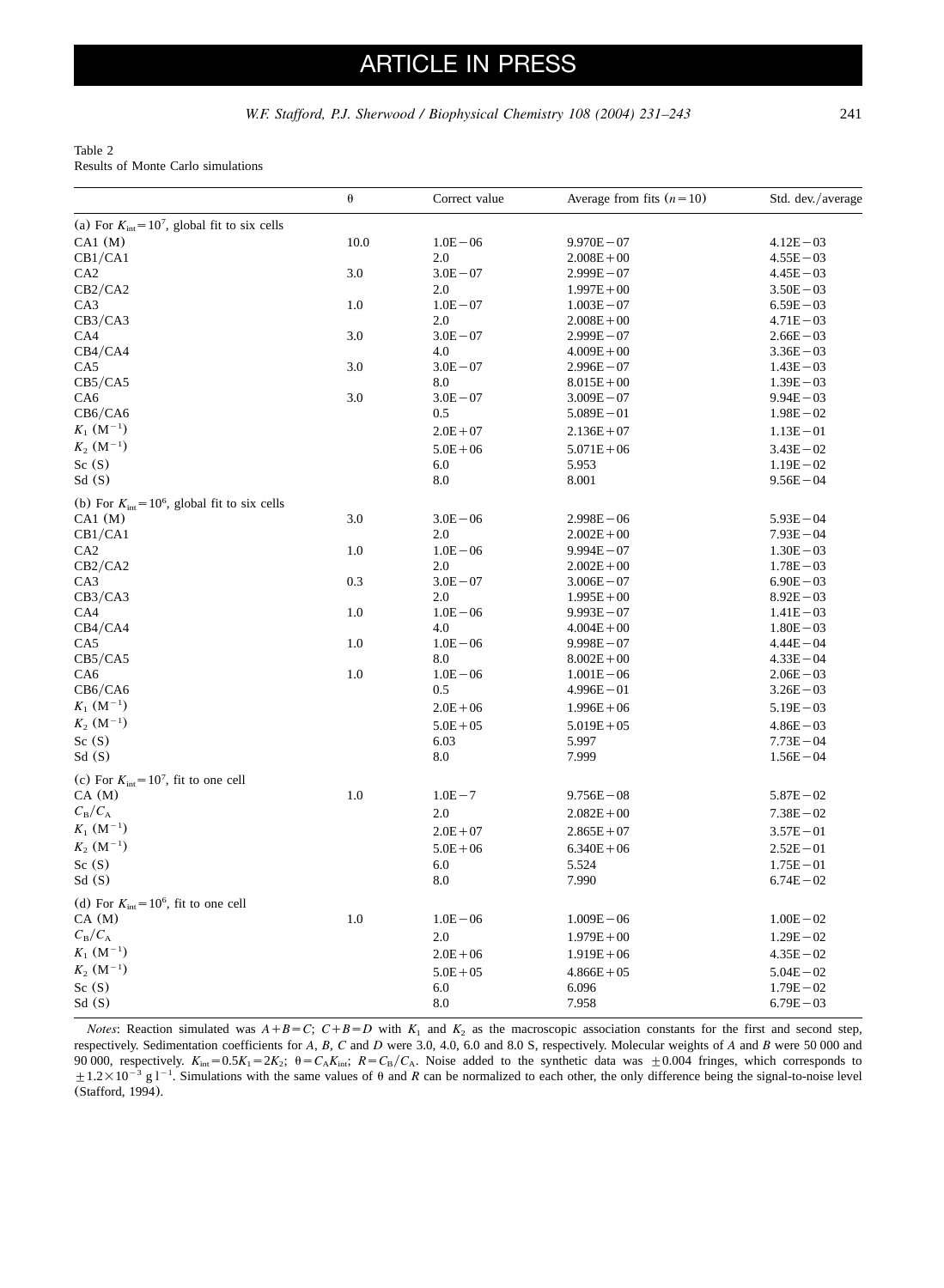<span id="page-11-0"></span>macromolecular interacting systems. What distinguishes this approach from other nonlinear curve fitting algorithms using numerical solutions to the Lamm equation is that time-difference curves are employed to eliminate completely the time-independent systematic errors in the data. It should be pointed out that time-difference data are also used in fitting interference data by John Philo's program SVEDBERG. Moreover, time-dependent, radiusindependent irregular fluctuations are nearly completely removed from the data by aligning the scans in the air–air region of the cell. This alignment can be improved considerably by placing interference window holders on the top of the cells (personal communications, Jeff Lary). The resulting time-difference curves usually contain only stochastic noise with a possible small amount of time-dependent instrumental drift caused mainly by changes in refractive properties of the optics arising from temperature variations. SEDANAL allows global fitting to multiple data sets obtained over a wide concentration range with multiple optical systems. The method allows fitting for either equilibrium constants or kinetic rate constants for each reaction step. With the currently available analytical ultracentrifuges, data from both the interference and absorbance optics can be combined in the global fit.

It is important to stress that the successful determination of equilibrium constants by this or any other method requires that all species represented in the model be significantly populated over the concentration range being studied. The best results will be achieved if the concentration range spans the same magnitude as the dissociation constants. Therefore, the range of applicability will be determined by the range of concentrations that can be accurately measured. Because of the high degree of effective averaging inherent in the leastsquares approach, the lowest concentrations at which useable parameter estimates may be obtained is on the order of magnitude of the noise in the system. At the high concentration end of the scale, the upper limit will be determined by limitations in the optics like the amount of light getting through the optical system and other sources of systematic error related to high concentrations. One possible source of error in sedimen-

tation velocity experiments is boundary instability that may lead to convection. These effects would be most serious at low protein concentrations at low salt and buffer concentrations. Redistribution of buffer components during sedimentation will produce gradients that can stabilize the boundary helping to prevent convection.

The approach to the analysis of heterogeneous interacting systems by sedimentation velocity that is presented in this paper, and embodied in SEDANAL, is fundamentally new and unique. It has been shown that with the proper choice of concentration range and component ratios, the method is robust with respect to the estimation of equilibrium constants and sedimentation coefficients. One advantage it has over equilibrium analysis is that shape information about the complexes can be obtained from their sedimentation coefficients. SEDANAL can also fit directly for kinetic rate constants.

SEDANAL can be obtained directly from one of the authors (WFS) or downloaded from the RASMB ftp archives at ftp://rasmb.bbri.org/ rasmb/spin/ms\_dos/sedanal-stafford/. An extensive user's manual and help file is included on the ftp site.

## **Acknowledgments**

We acknowledge generous support from the National Science Foundation USA (NSF BIR-9513060 to WFS). This paper is dedicated to David Yphantis on the occasion of his retirement from the University of Connecticut. Without his example and encouragement over the years, this work could not have been accomplished.

### **References**

- [1] J.M. Claverie, H. Dreux, R. Cohen, Sedimentation of generalized systems of interacting particles. I. Solution of systems of complete Lamm equations, Biopolymers 14 (1975) 1685–1700.
- [2] J.-M. Claverie, Sedimentation of generalized systems of interacting particles III. Concentration dependent sedimentation and extension to other transport methods, Biopolymers 15 (1976) 843–857.
- [3] G.P. Todd, R.H. Haschemeyer, General solution to the inverse problem of the differential equation of the